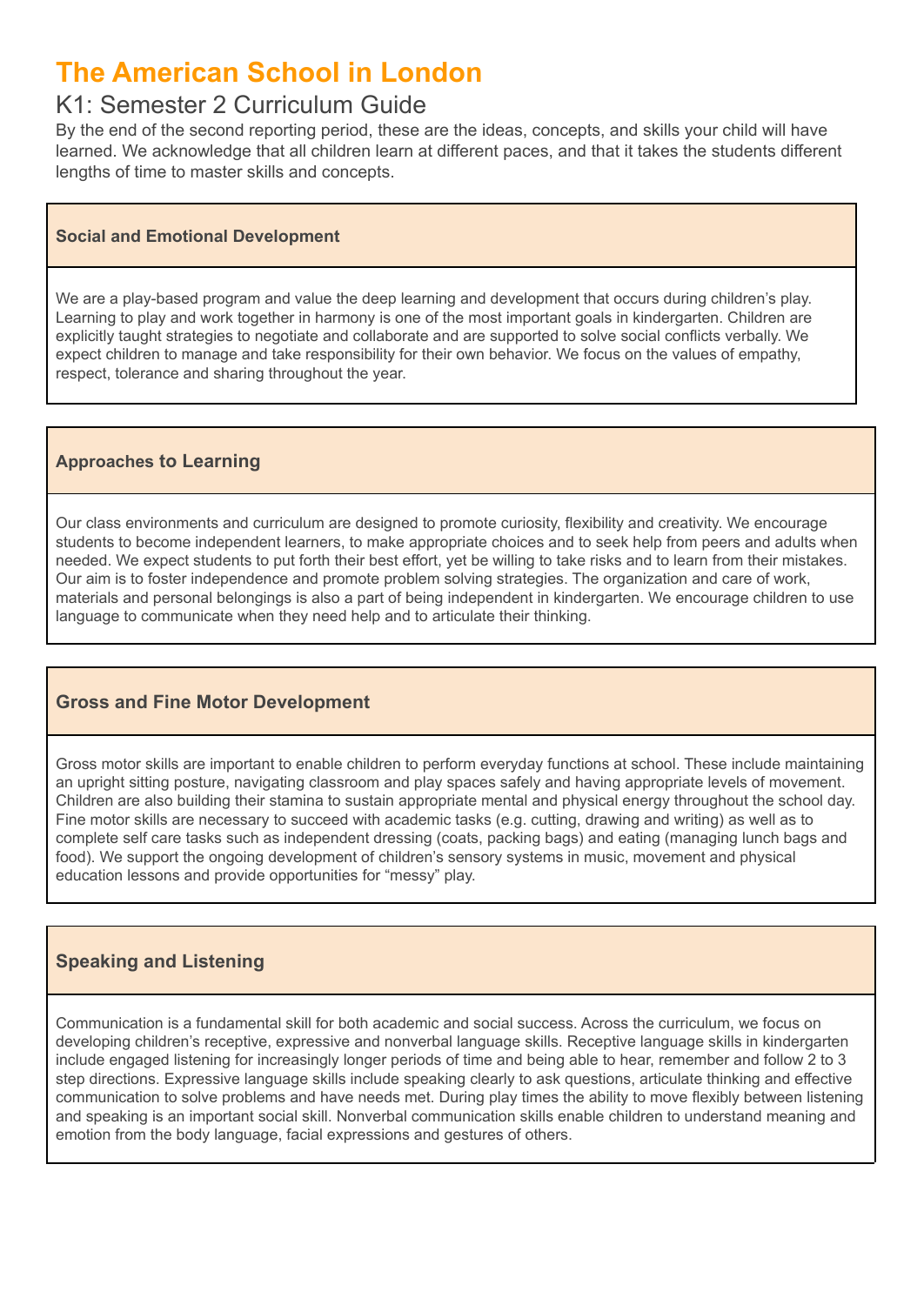#### **Reading**

In Semester 2, K1 students are exposed to activities that reinforce an understanding of the letters and sounds of the alphabet through the Wilson Fundations Program. Phonological awareness, rhyming and syllable work is also integrated into the students' day by reading big books, read alouds, poetry, the morning message and the daily schedule. Opportunities to explore books independently during quiet times and library visits are also provided.

#### **Writing**

By the end of K1, students should feel confident in expressing their ideas through drawing and writing. Students write throughout the day for various purposes. They are introduced to Writer's Workshop and are encouraged to use approximated spelling to convey their message. During Semester 2, students are encouraged to fill in missing letters on the daily morning message to reinforce letter/sound/symbol awareness.

#### **Math**

The K1 is guided by the Common Core State Standards, which encourages flexible thinking, sense making and the use of mathematical language to explain thinking. During Semester 2, children work on developing their number sense, focusing mainly on numbers under 10, through activities and games with meaningful contexts. Additional skills such as patterning, graphing, sorting and classifying continue to be covered. Other topics covered this semester include geometry, spatial reasoning, measurement, and number stories.

#### **Project Work**

Project work is an opportunity for a class to pursue an in-depth investigation of a topic using inquiry. During project work, we explore the world around us using close observation, recording (often with observational drawings), experimentation, data collection, and analysis. Teachers model the cyclical nature of research where questioning leads to research and findings lead to further questioning. Our project work depends and thrives on wonder. We wonder: What do I see when I look closely? How can I show what I see to others? What would happen if...? How can I find the answer to my question? What have I learned? Project work is different from a theme or topic based curriculum, in that the learning and discovery emerge from the children's questions and findings rather than being a series of lessons or content that is taught in a given sequence. This type of inquiry-based teaching engenders creativity, ownership, excitement and intellectually rich children's work and thinking.

#### **PE**

The K1 PE program gives children the opportunity to participate in a variety of creative cooperative games and problem solving adventures while focusing on their fundamental movement patterns and eye-hand coordination. Visual tracking skills are practiced through the use of balloons, scarves and catching implements. Coordination and spatial awareness are challenged in the swimming unit, which involves submersion, water play and safety. Through fitness games, the children become aware of how their bodies respond to exercise, and most importantly, they become more confident and capable movers.